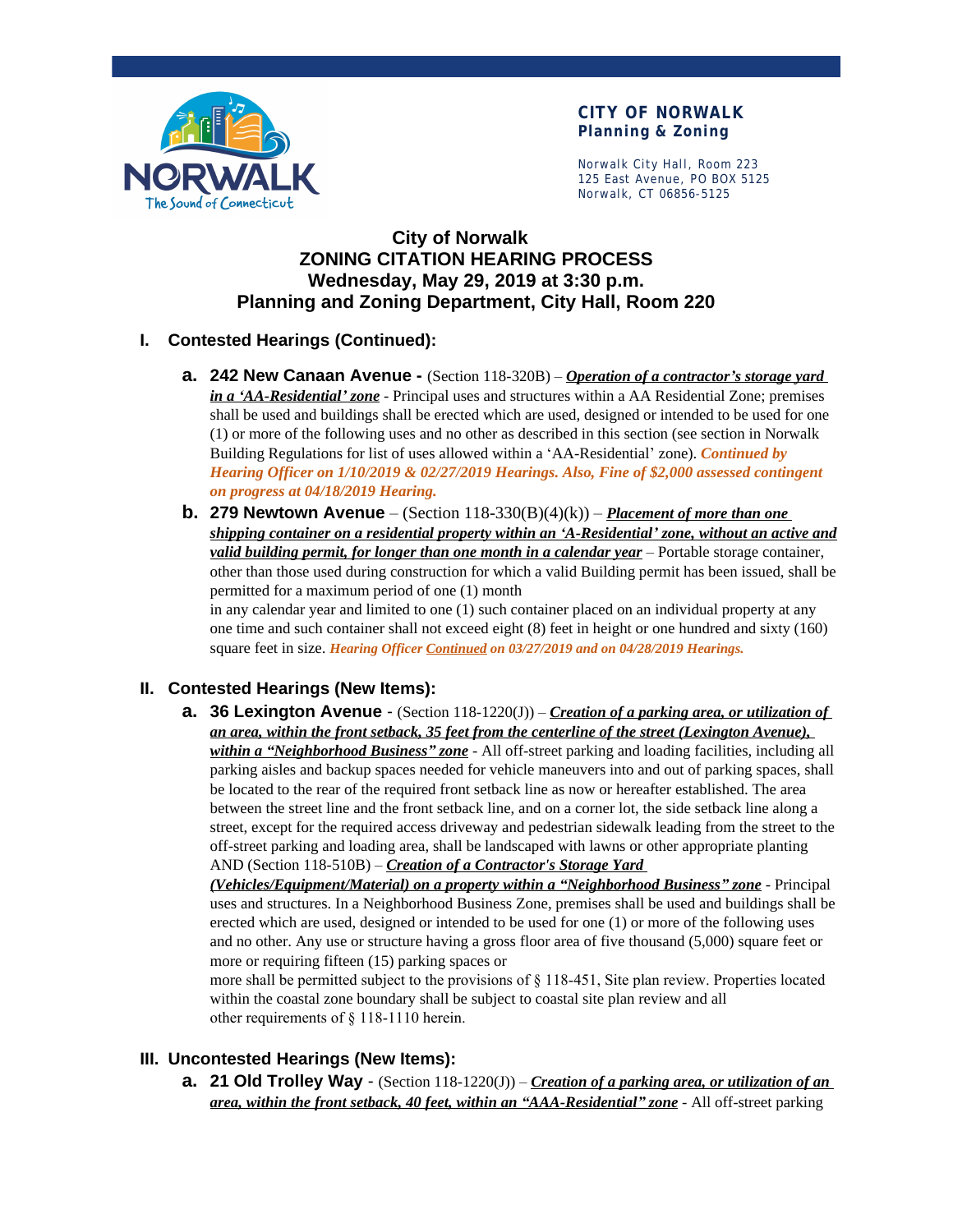

#### **CITY OF NORWALK Planning & Zoning**

Norwalk City Hall, Room 223 125 East Avenue, PO BOX 5125 Norwalk, CT 06856-5125

and loading facilities, including all parking aisles and backup spaces needed for vehicle maneuvers into and out of parking spaces, shall be located to the rear of the required front setback line as now or hereafter established. The area between the street line and the front setback line, and on a corner lot, the side setback line along a street, except for the required access driveway and pedestrian sidewalk leading from the street to the off-street parking and loading area, shall be landscaped with lawns or other appropriate planting.

- **b. 81 George Avenue**  (Section 118-1220(J)) *Creation of a parking area, or utilization of an area, within the front setback, 30 feet, within a "B-Residential" zone* - All off-street parking and loading facilities, including all parking aisles and backup spaces needed for vehicle maneuvers into and out of parking spaces, shall be located to the rear of the required front setback line as now or hereafter established. The area between the street line and the front setback line, and on a corner lot, the side setback line along a street, except for the required access driveway and pedestrian sidewalk leading from the street to the off-street parking and loading area, shall be landscaped with lawns or other appropriate planting.
- **c. 2 Tito Court** (Section 118-510B) *Creation of a Contractor's Storage Yard*

*(Vehicles/Equipment/Material) on a property within a "Neighborhood Business" zone* - Principal uses and structures. In a Neighborhood Business Zone, premises shall be used and buildings shall be erected which are used, designed or intended to be used for one (1) or more of the following uses and no other. Any use or structure having a gross floor area of five thousand (5,000) square feet or more or requiring fifteen (15) parking spaces or

moreshall be permitted subject to the provisions of § 118-451, Site plan review. Properties located within the coastal zone boundary shall be subject to coastal site plan review and all other requirements of § 118-1110 herein.

**d. 48 High Street** - (Section 118-510B) – *Creation of a Contractor's Storage Yard (Vehicles/Equipment/Material) on a property within a "Neighborhood Business" zone* - Principal uses and structures. In a Neighborhood Business Zone, premises shall be used and buildings shall be erected which are used, designed or intended to be used for one (1) or more of the following uses and no other. Any use or structure having a gross floor area of five thousand (5,000) square feet or more or requiring fifteen (15) parking spaces or

moreshall be permitted subject to the provisions of § 118-451, Site plan review. Properties located within the coastal zone boundary shall be subject to coastal site plan review and all other requirements of § 118-1110 herein.

# **IV. Uncontested Hearings (Continued):**

- **a. 127 Main Street**  (Section 118-522(B)) *Operation of a contractor's storage yard (storage of contractor's material, vehicles, and/or equipment)on a property located in a 'Business #2' zone* - Principal uses and structures within a Business No. 2 Zone, premises shall be used and buildings shall be erected which are used, designed or intended to be used for one (1) or more of the following uses and no other as described in this section ((See Section within Norwalk Building Zone Regulations for list of uses). *Continued by Hearing Officer on 1/24/2019 & 2/27/2019 & 3/27/2019 & 4/18/2019 Hearings.*
- **b. 257 Ely Avenue -** Section(s) 118-1420F, & G) Operation of a Contractor's Storage Yard without *Obtaining a Zoning Approval, or in contravention of a Zoning Approval and/or conditions of a Zoning Approval* (specifically, placement/storage of contractor's